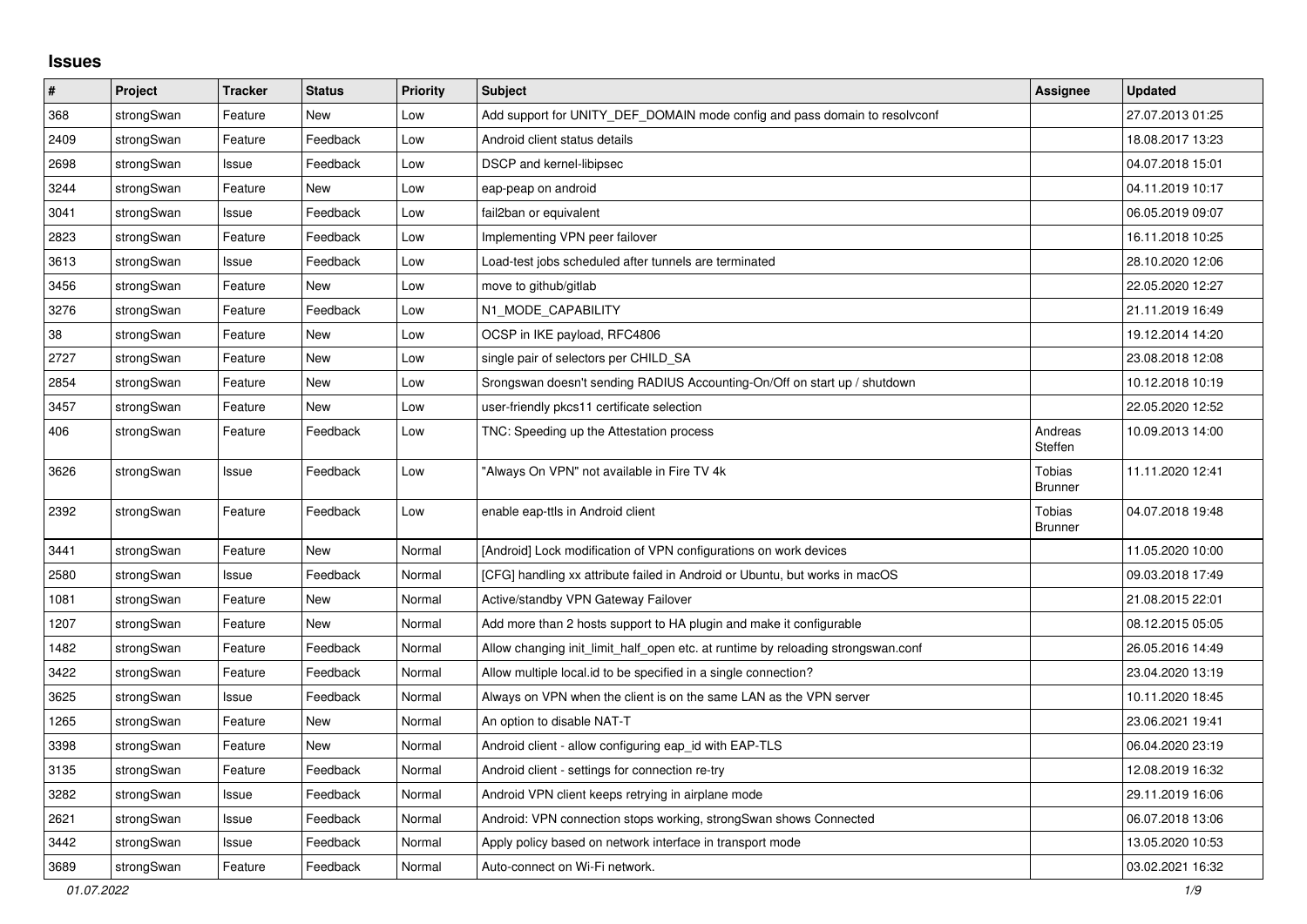| $\pmb{\sharp}$ | Project    | <b>Tracker</b> | <b>Status</b> | <b>Priority</b> | <b>Subject</b>                                                                                   | <b>Assignee</b> | <b>Updated</b>   |
|----------------|------------|----------------|---------------|-----------------|--------------------------------------------------------------------------------------------------|-----------------|------------------|
| 3561           | strongSwan | Issue          | Feedback      | Normal          | Azure P2S VPN Linux connection error                                                             |                 | 15.09.2020 12:22 |
| 2112           | strongSwan | Issue          | <b>New</b>    | Normal          | Broadcast packets are not relayed from Lan to Vpn clilent                                        |                 | 14.09.2016 14:18 |
| 3670           | strongSwan | Issue          | Feedback      | Normal          | Can routing rules be changed without terminating and re-initiating the tunnel                    |                 | 12.08.2021 14:29 |
| 3342           | strongSwan | Issue          | Feedback      | Normal          | Certain fields in Storngswan on Firestick4K are not editable                                     |                 | 20.02.2020 09:36 |
| 3614           | strongSwan | Issue          | Feedback      | Normal          | Certificate renewal for about to expire certificates                                             |                 | 30.10.2020 13:30 |
| 974            | strongSwan | Issue          | New           | Normal          | Charon crash on Mac OS with IPv6 Virtual IP                                                      |                 | 26.08.2021 21:07 |
| 3097           | strongSwan | Issue          | Feedback      | Normal          | charon restart behaviour                                                                         |                 | 24.06.2019 16:09 |
| 927            | strongSwan | Feature        | New           | Normal          | Charon: Implement route events and add an consumer in updown plugin                              |                 | 11.04.2015 12:02 |
| 3389           | strongSwan | Issue          | Feedback      | Normal          | Child SAs not getting created after rekeying                                                     |                 | 30.03.2020 15:45 |
| 3516           | strongSwan | Issue          | Feedback      | Normal          | Close IKE_SA after expiry without rekey/reauth                                                   |                 | 20.07.2020 19:32 |
| 643            | strongSwan | Feature        | New           | Normal          | CNG/Bcrypt native Windows crypto plugin                                                          |                 | 10.07.2014 15:12 |
| 777            | strongSwan | Issue          | <b>New</b>    | Normal          | column length in attributes table of strongswan database is too short                            |                 | 25.11.2014 20:46 |
| 3545           | strongSwan | Issue          | New           | Normal          | Configuration model for multiple-VRF tunnel endpoints                                            |                 | 18.08.2020 13:50 |
| 2184           | strongSwan | Issue          | Feedback      | Normal          | configuration with multiple RSA keys                                                             |                 | 14.12.2016 13:09 |
| 1057           | strongSwan | Feature        | <b>New</b>    | Normal          | conn switching based on eap identity                                                             |                 | 24.03.2020 10:14 |
| 3628           | strongSwan | Issue          | Feedback      | Normal          | Constant `retransmit` while establishing CHILD_SA                                                |                 | 16.11.2020 10:14 |
| 3558           | strongSwan | Issue          | Feedback      | Normal          | deleting half open IKE_SA with x.x.x.x after timeout with iOS device                             |                 | 05.09.2020 21:23 |
| 746            | strongSwan | Feature        | New           | Normal          | Different radius server(s) for accounting                                                        |                 | 22.10.2014 12:23 |
| 3603           | strongSwan | Issue          | Feedback      | Normal          | dns issue in config mode                                                                         |                 | 20.10.2020 11:50 |
| 2870           | strongSwan | Issue          | Feedback      | Normal          | DNS resolution outside of tunnel if DNS server is in remote TS                                   |                 | 22.01.2019 11:06 |
| 2729           | strongSwan | Feature        | Feedback      | Normal          | Does Swanctl provide the same option as Ipsec with the rightID using a %?                        |                 | 20.09.2018 17:37 |
| 2560           | strongSwan | Issue          | Feedback      | Normal          | Duplicate CA cert requests sent                                                                  |                 | 28.02.2018 10:54 |
| 3104           | strongSwan | Feature        | Feedback      | Normal          | EAP-RADIUS: binding address feature for routers with multiple interfaces connected to LAN.       |                 | 17.06.2021 02:26 |
| 3604           | strongSwan | Issue          | Feedback      | Normal          | Email Notification on down status                                                                |                 | 21.10.2020 10:54 |
| 3580           | strongSwan | Issue          | Feedback      | Normal          | encapsulation and packets not routing into tunnel problems                                       |                 | 02.10.2020 10:03 |
| 1506           | strongSwan | Feature        | Feedback      | Normal          | Enhance DoS protection to deny users that failed Authentication                                  |                 | 17.06.2016 14:31 |
| 3672           | strongSwan | Issue          | Feedback      | Normal          | ESP connection over IPv6                                                                         |                 | 14.01.2021 17:04 |
| 1559           | strongSwan | Feature        | Feedback      | Normal          | Expose received XAUTH/EAP username/password prompts via VICI, send secrets via VICI on<br>prompt |                 | 09.05.2017 16:28 |
| 3669           | strongSwan | Issue          | Feedback      | Normal          | Failed connection to IKE_SA (Checkpoint Server)                                                  |                 | 08.01.2021 17:58 |
| 3692           | strongSwan | Issue          | Feedback      | Normal          | Failing IPsec Phase 2 connection between Centos 7 VPS and Cisco ASA5540                          |                 | 04.02.2021 16:29 |
| 1008           | strongSwan | Feature        | Feedback      | Normal          | FARP for IPv6                                                                                    |                 | 14.12.2015 20:59 |
| 3610           | strongSwan | Issue          | Feedback      | Normal          | farp plugin conflicts with DHCP service                                                          |                 | 26.10.2020 18:06 |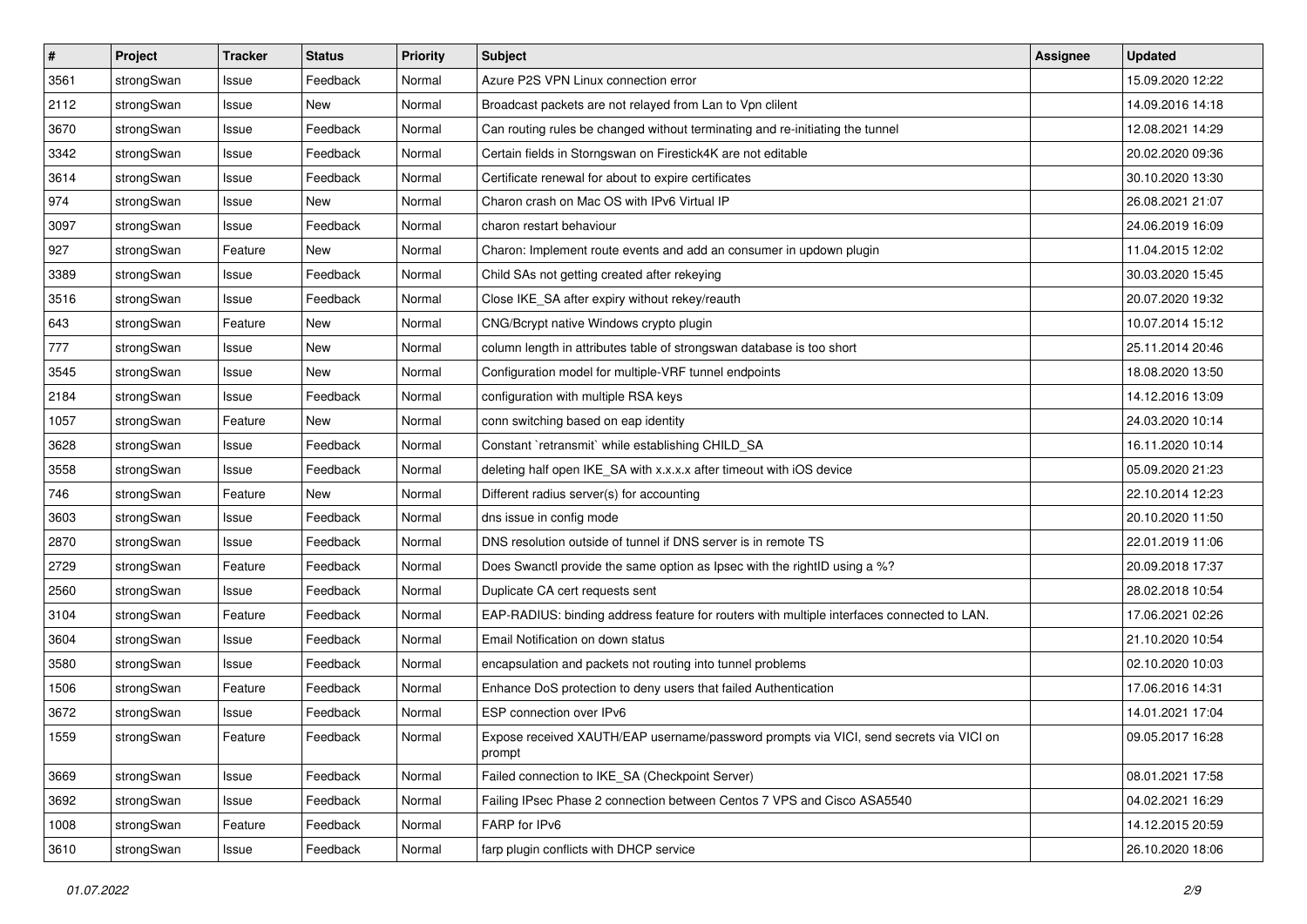| $\pmb{\#}$ | Project    | <b>Tracker</b> | <b>Status</b> | <b>Priority</b> | <b>Subject</b>                                                                                           | Assignee | <b>Updated</b>   |
|------------|------------|----------------|---------------|-----------------|----------------------------------------------------------------------------------------------------------|----------|------------------|
| 312        | strongSwan | Feature        | New           | Normal          | Feature Request: Option to limit or disable sending of ADDITIONAL_*_ADDRESS list for MOBIKE<br>Responder |          | 13.03.2013 19:19 |
| 3565       | strongSwan | Issue          | Feedback      | Normal          | Filtering out logs or plugin in to do so                                                                 |          | 16.09.2020 11:45 |
| 2814       | strongSwan | Feature        | Feedback      | Normal          | Force Keepalive Packets if There is no NAT                                                               |          | 29.10.2018 15:47 |
| 3151       | strongSwan | Issue          | Feedback      | Normal          | Forecast stops forwarding multicast                                                                      |          | 26.08.2019 14:06 |
| 3304       | strongSwan | Issue          | Feedback      | Normal          | Found unsupported critical X.509 extension: X509v3 Name Constraints                                      |          | 13.01.2020 14:50 |
| 1082       | strongSwan | Feature        | Feedback      | Normal          | Framed-Route to set leftsubnet                                                                           |          | 07.10.2016 10:02 |
| 3498       | strongSwan | Issue          | Feedback      | Normal          | FreeBSD + dhcp+farp plugin                                                                               |          | 22.01.2021 10:44 |
| 1251       | strongSwan | Feature        | New           | Normal          | FreeBSD HA                                                                                               |          | 11.01.2016 22:01 |
| 3617       | strongSwan | Issue          | Feedback      | Normal          | full-offload swanctl.conf                                                                                |          | 03.11.2020 17:24 |
| 1079       | strongSwan | Feature        | Feedback      | Normal          | Future Plans for firwall configuration equivalent under FreeBSD                                          |          | 21.08.2015 15:58 |
| 2319       | strongSwan | Issue          | Feedback      | Normal          | gives up trying to bring up connection after DNS SERVFAIL                                                |          | 08.05.2017 15:41 |
| 3685       | strongSwan | Issue          | Feedback      | Normal          | giving up after 5 retransmits                                                                            |          | 03.02.2021 16:59 |
| 2077       | strongSwan | Issue          | Feedback      | Normal          | Grace period before reassigning offline IP lease                                                         |          | 06.10.2017 10:44 |
| 2178       | strongSwan | Issue          | New           | Normal          | ha and updown                                                                                            |          | 01.12.2016 13:53 |
| 3650       | strongSwan | Issue          | Feedback      | Normal          | HA behaves very strange                                                                                  |          | 04.12.2020 08:53 |
| 1289       | strongSwan | Issue          | New           | Normal          | HA plugin should sync last sent packet                                                                   |          | 01.02.2016 13:59 |
| 697        | strongSwan | Issue          | New           | Normal          | HA: nodes fail to sync data because of UDP packet drops                                                  |          | 09.09.2014 14:29 |
| 926        | strongSwan | Issue          | New           | Normal          | HA: resync errors when a node is joining a cluster                                                       |          | 10.04.2015 15:05 |
| 2972       | strongSwan | Feature        | Feedback      | Normal          | how to add X509v3 Key Usage: Key Encipherment                                                            |          | 13.03.2019 13:59 |
| 3642       | strongSwan | Issue          | Feedback      | Normal          | How to distinguish encapsulated packets from different interfaces                                        |          | 30.11.2020 09:38 |
| 2357       | strongSwan | Issue          | Feedback      | Normal          | How to initiate IPsec SA Transport Mode without IKE?                                                     |          | 18.01.2021 18:36 |
| 1383       | strongSwan | Issue          | Feedback      | Normal          | How to limit the amount of the installed Child_SAs                                                       |          | 08.04.2016 11:20 |
| 2464       | strongSwan | Issue          | New           | Normal          | How to Loadbalance strongswan IPsec via NGINX?                                                           |          | 12.11.2017 19:16 |
| 3678       | strongSwan | Issue          | Feedback      | Normal          | IKE authentication credentials are unacceptable - Ubuntu Server - Windows 10 client                      |          | 19.01.2021 18:29 |
| 3573       | strongSwan | Issue          | Feedback      | Normal          | ike2 and transit traffic                                                                                 |          | 05.10.2020 10:55 |
| 1422       | strongSwan | Issue          | Feedback      | Normal          | IKEv1: IKE_SA reauth vs. CHILD_SA rekey race prevents IKE_SA reauthentication in time                    |          | 20.04.2016 15:06 |
| 3683       | strongSwan | Issue          | Feedback      | Normal          | IKEV2 connection fail to rekey process                                                                   |          | 28.01.2021 13:25 |
| 973        | strongSwan | Issue          | New           | Normal          | IKEv2 dpd + auto=route + tunnel downtime cause additional CHILD SAs                                      |          | 29.05.2015 17:40 |
| 817        | strongSwan | Issue          | Feedback      | Normal          | IKEv2 IPv6 Router Advertisement                                                                          |          | 27.03.2020 17:14 |
| 3403       | strongSwan | Issue          | Feedback      | Normal          | IKEv2 natd false detection                                                                               |          | 09.04.2020 14:19 |
| 2361       | strongSwan | Feature        | <b>New</b>    | Normal          | Import .sswan files from NetworkManager                                                                  |          | 12.06.2017 15:25 |
| 2682       | strongSwan | Issue          | New           | Normal          | IMV/IMC (re)Attestation                                                                                  |          | 07.06.2018 21:25 |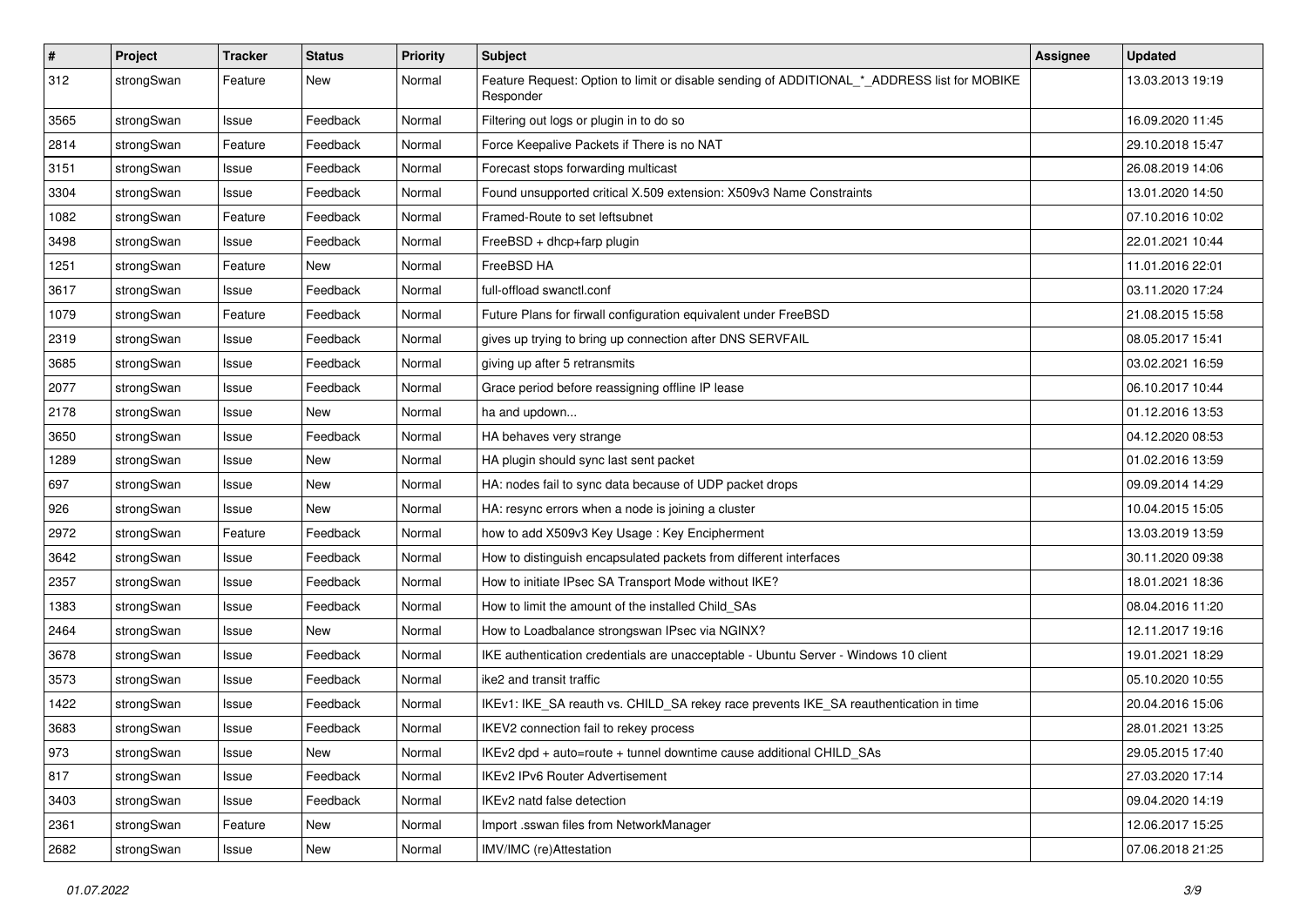| $\sharp$ | Project    | <b>Tracker</b> | <b>Status</b> | <b>Priority</b> | <b>Subject</b>                                                                                                                      | <b>Assignee</b> | <b>Updated</b>   |
|----------|------------|----------------|---------------|-----------------|-------------------------------------------------------------------------------------------------------------------------------------|-----------------|------------------|
| 3652     | strongSwan | Issue          | Feedback      | Normal          | In strongswan ipsec.conf, how to set the "ike" parameters so that it can support all hash Algorithm<br>and DH group server support? |                 | 08.12.2020 12:35 |
| 3377     | strongSwan | Issue          | Feedback      | Normal          | Interface ID not configured during HA synchronization                                                                               |                 | 18.03.2020 10:15 |
| 2185     | strongSwan | Feature        | Feedback      | Normal          | INTERNAL_IP4_SUBNET Attribute Support in Android Client                                                                             |                 | 10.12.2016 01:14 |
| 3552     | strongSwan | Issue          | Feedback      | Normal          | Internet disconnects after once VPN is established                                                                                  |                 | 30.08.2020 05:35 |
| 2394     | strongSwan | Issue          | Feedback      | Normal          | IP is not assigned after re-authentication                                                                                          |                 | 04.08.2017 19:03 |
| 3597     | strongSwan | Issue          | Feedback      | Normal          | IPSec Client on CentOS 8 - Can't connect using ShrewSoft VPN config file                                                            |                 | 21.10.2020 16:38 |
| 3578     | strongSwan | Issue          | Feedback      | Normal          | ipsec connection to FortiClient VPN                                                                                                 |                 | 28.09.2020 15:08 |
| 3629     | strongSwan | Issue          | Feedback      | Normal          | IPSec enc only on specific dport/proto                                                                                              |                 | 16.11.2020 10:04 |
| 3075     | strongSwan | Feature        | New           | Normal          | <b>IPsec Labelling</b>                                                                                                              |                 | 29.05.2019 17:09 |
| 87       | strongSwan | Feature        | New           | Normal          | <b>IPsec Multicast Support</b>                                                                                                      |                 | 19.12.2014 14:20 |
| 702      | strongSwan | Issue          | New           | Normal          | ipsec route mode, Strongswan as responder may result collsion in INIT exchange. and ike                                             |                 | 12.09.2014 16:34 |
| 3537     | strongSwan | Issue          | Feedback      | Normal          | IPv6 Packets are not transferred from server to client through IPSec using RPC protocol                                             |                 | 01.09.2020 12:50 |
| 2400     | strongSwan | Issue          | Feedback      | Normal          | Is DPD supposed to detect dead tunnel, or dead IKE instance                                                                         |                 | 11.01.2019 22:53 |
| 3647     | strongSwan | Issue          | Feedback      | Normal          | Is it possible to receive INTERNAL_IP4_SUBNET attributes in updown scripts                                                          |                 | 02.12.2020 17:06 |
| 3682     | strongSwan | Issue          | Feedback      | Normal          | Is there a way to mark special case traffic bypass the traffic selectors?                                                           |                 | 03.02.2021 16:44 |
| 3653     | strongSwan | Feature        | Feedback      | Normal          | Is there any possibility to pass any non-standard parameters for tunnels (ike or child sa) for use by<br>custom plugin?             |                 | 08.12.2020 11:03 |
| 3499     | strongSwan | Issue          | Feedback      | Normal          | ISAKMP Signature hash algorithm / EAP-TLS Authentification                                                                          |                 | 30.06.2020 10:40 |
| 641      | strongSwan | Feature        | New           | Normal          | kernel-iph virtual IP support and IKE routing lookups ignoring IPsec routes                                                         |                 | 10.07.2014 15:11 |
| 2495     | strongSwan | Feature        | Feedback      | Normal          | LibreSSL Plugin                                                                                                                     |                 | 13.12.2017 09:29 |
| 357      | strongSwan | Issue          | <b>New</b>    | Normal          | Lifetime in case of IKEv1                                                                                                           |                 | 18.05.2015 10:40 |
| 541      | strongSwan | Issue          | New           | Normal          | List of servers in client config (Failover)                                                                                         |                 | 13.08.2014 15:10 |
| 3254     | strongSwan | Issue          | Feedback      | Normal          | Log level in android level                                                                                                          |                 | 08.11.2019 08:36 |
| 2701     | strongSwan | Issue          | <b>New</b>    | Normal          | Low bandwidth when Iperfing data thorugh IPSEC tunnel                                                                               |                 | 07.07.2020 13:38 |
| 522      | strongSwan | Issue          | <b>New</b>    | Normal          | Mac OS X native application won't update network interface for DNS lookups                                                          |                 | 08.07.2014 10:23 |
| 766      | strongSwan | Feature        | <b>New</b>    | Normal          | Make retransmit settings tunable by connection                                                                                      |                 | 14.11.2014 10:02 |
| 3392     | strongSwan | Issue          | Feedback      | Normal          | mark=%unique and no Internet-connection with VPN                                                                                    |                 | 31.07.2020 15:26 |
| 1157     | strongSwan | Issue          | Feedback      | Normal          | Message ID overflow RFC 5996 2.2                                                                                                    |                 | 12.10.2015 13:52 |
| 2165     | strongSwan | Feature        | Feedback      | Normal          | missing LIBRESSL_VERSION_NUMBER support                                                                                             |                 | 03.11.2016 09:23 |
| 1456     | strongSwan | Issue          | Feedback      | Normal          | Missing Tunnel-Client-Endpoint & Tunnel-Server-Endpoint AVP in RADIUS Accounting Start/Stop<br>messages                             |                 | 11.05.2016 11:54 |
| 923      | strongSwan | Issue          | New           | Normal          | MOBIKE not working on HA cluster                                                                                                    |                 | 09.04.2015 09:46 |
| 2707     | strongSwan | Feature        | New           | Normal          | More attributes taken/translated from radius attributes                                                                             |                 | 14.07.2018 15:21 |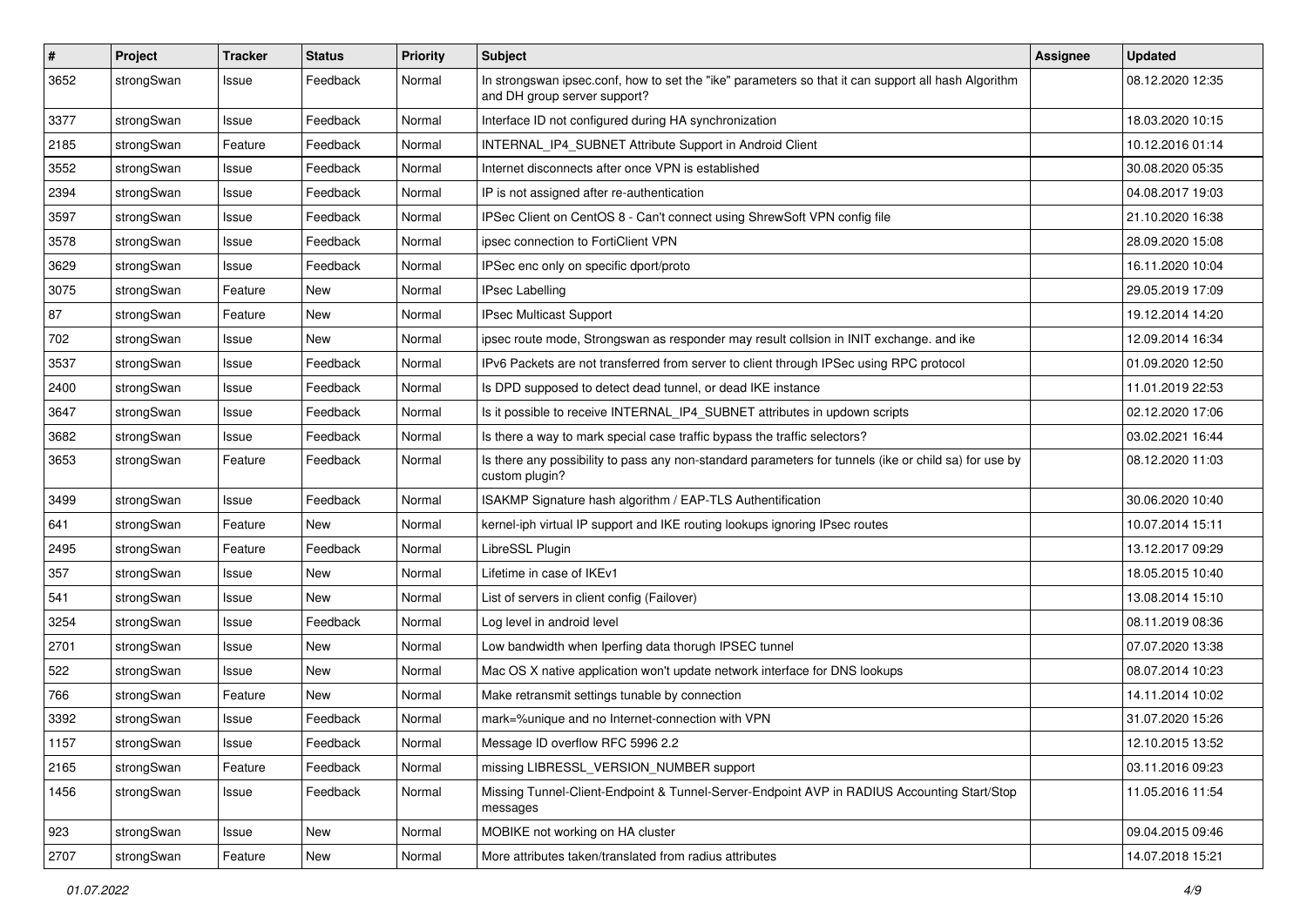| $\pmb{\#}$ | Project    | <b>Tracker</b> | <b>Status</b> | <b>Priority</b> | <b>Subject</b>                                                                                                                                          | <b>Assignee</b> | <b>Updated</b>   |
|------------|------------|----------------|---------------|-----------------|---------------------------------------------------------------------------------------------------------------------------------------------------------|-----------------|------------------|
| 3663       | strongSwan | Issue          | Feedback      | Normal          | Multiple ways to end up with duplicate / redundant child SA entries                                                                                     |                 | 06.01.2021 16:15 |
| 730        | strongSwan | Issue          | New           | Normal          | NAT-NAT fallback                                                                                                                                        |                 | 09.10.2014 12:40 |
| 3593       | strongSwan | Issue          | Feedback      | Normal          | Need variable tracking make_before_break state into updown scripts                                                                                      |                 | 13.10.2020 09:59 |
| 3596       | strongSwan | Issue          | Feedback      | Normal          | no issuer certificate found for                                                                                                                         |                 | 21.10.2020 03:27 |
| 644        | strongSwan | Feature        | New           | Normal          | Non-monolithic Windows build                                                                                                                            |                 | 10.07.2014 15:12 |
| 2260       | strongSwan | Issue          | New           | Normal          | Number of CHILD_SA for a single connection grows over time                                                                                              |                 | 28.02.2017 13:46 |
| 3566       | strongSwan | Issue          | Feedback      | Normal          | Number of simultaneous connections limited to 1000 in a cluster                                                                                         |                 | 18.09.2020 09:46 |
| 930        | strongSwan | Feature        | New           | Normal          | Option to have non-sequential v6 roadwarrior addresses                                                                                                  |                 | 12.01.2016 16:36 |
| 2816       | strongSwan | Issue          | Feedback      | Normal          | order of DNS entries is reversed in /etc/resolv.conf                                                                                                    |                 | 06.11.2018 10:41 |
| 3564       | strongSwan | Issue          | Feedback      | Normal          | Out of order packets are generated if strong swan is running on multiple cores                                                                          |                 | 16.09.2020 10:01 |
| 2671       | strongSwan | Issue          | New           | Normal          | Passing user-supplied cerificate file names to charon-nm is problematic                                                                                 |                 | 23.05.2018 21:27 |
| 2307       | strongSwan | Feature        | Feedback      | Normal          | Permit installation of trap policy for CHILD_SA configurations with unset local_addrs                                                                   |                 | 26.04.2017 15:04 |
| 2678       | strongSwan | Issue          | Feedback      | Normal          | Phase 1 issue                                                                                                                                           |                 | 07.06.2018 20:06 |
| 619        | strongSwan | Issue          | New           | Normal          | pki --issue should have an --out option                                                                                                                 |                 | 15.06.2014 00:26 |
| 2432       | strongSwan | Issue          | New           | Normal          | PLUTO_ME can be different for up-client and down-client                                                                                                 |                 | 21.09.2017 11:57 |
| 104        | strongSwan | Feature        | Feedback      | Normal          | Postgresql Db Support                                                                                                                                   |                 | 04.09.2019 10:05 |
| 3609       | strongSwan | Issue          | Feedback      | Normal          | Potential DNS server IP address conflicts                                                                                                               |                 | 26.10.2020 11:12 |
| 3307       | strongSwan | Issue          | Feedback      | Normal          | Probable non compliance with RFC 7296 wrt traffic selector narrowing?                                                                                   |                 | 14.01.2020 16:19 |
| 3640       | strongSwan | Issue          | Feedback      | Normal          | Problem surfing via VPN form Android APK on a sepcific Mobile Operator                                                                                  |                 | 26.11.2020 11:43 |
| 1338       | strongSwan | Issue          | Feedback      | Normal          | problem with changing esp algorithm in strongswan                                                                                                       |                 | 10.03.2016 18:23 |
| 2966       | strongSwan | Issue          | Feedback      | Normal          | Problems with large amount of subnets in leftsubnet configuration                                                                                       |                 | 02.04.2019 10:35 |
| 2203       | strongSwan | Issue          | Feedback      | Normal          | Protecting symetric traffic using high availability in gateway to gateway setup (both active)                                                           |                 | 15.02.2017 14:20 |
| 640        | strongSwan | Feature        | New           | Normal          | Provide an init_once() abstraction layer                                                                                                                |                 | 10.07.2014 15:10 |
| 2618       | strongSwan | Issue          | Feedback      | Normal          | Query regarding assignment of Tunnel IP                                                                                                                 |                 | 09.04.2018 10:57 |
| 2202       | strongSwan | Feature        | Feedback      | Normal          | Radius NAS IP to be specified                                                                                                                           |                 | 18.01.2017 17:58 |
| 1000       | strongSwan | Feature        | Feedback      | Normal          | Raise ALERT_TS_MISMATCH in IKE V1                                                                                                                       |                 | 09.09.2015 12:47 |
| 2835       | strongSwan | Issue          | Feedback      | Normal          | Rekeyed SA can't be deleted in standby node                                                                                                             |                 | 19.12.2018 02:52 |
| 2110       | strongSwan | Issue          | Feedback      | Normal          | Remote Identity (IDr) in IKE AUTH Response is sent as hex-encoded binary value instead of text<br>when setting leftid to type KEY_ID (leftid=@#xxxxxxx) |                 | 13.09.2016 21:42 |
| 2793       | strongSwan | Feature        | Feedback      | Normal          | Remote identity with certificate                                                                                                                        |                 | 15.10.2018 10:20 |
| 2964       | strongSwan | Issue          | Feedback      | Normal          | Route to IKE Gateway Fails to Update Under Particular Configuration                                                                                     |                 | 13.03.2019 10:38 |
| 3496       | strongSwan | Issue          | Feedback      | Normal          | Route-based VPN - transport mode                                                                                                                        |                 | 11.02.2021 09:55 |
| 3490       | strongSwan | Issue          | Feedback      | Normal          | Selecting incorrect auth mode for IKEv1                                                                                                                 |                 | 21.07.2020 21:26 |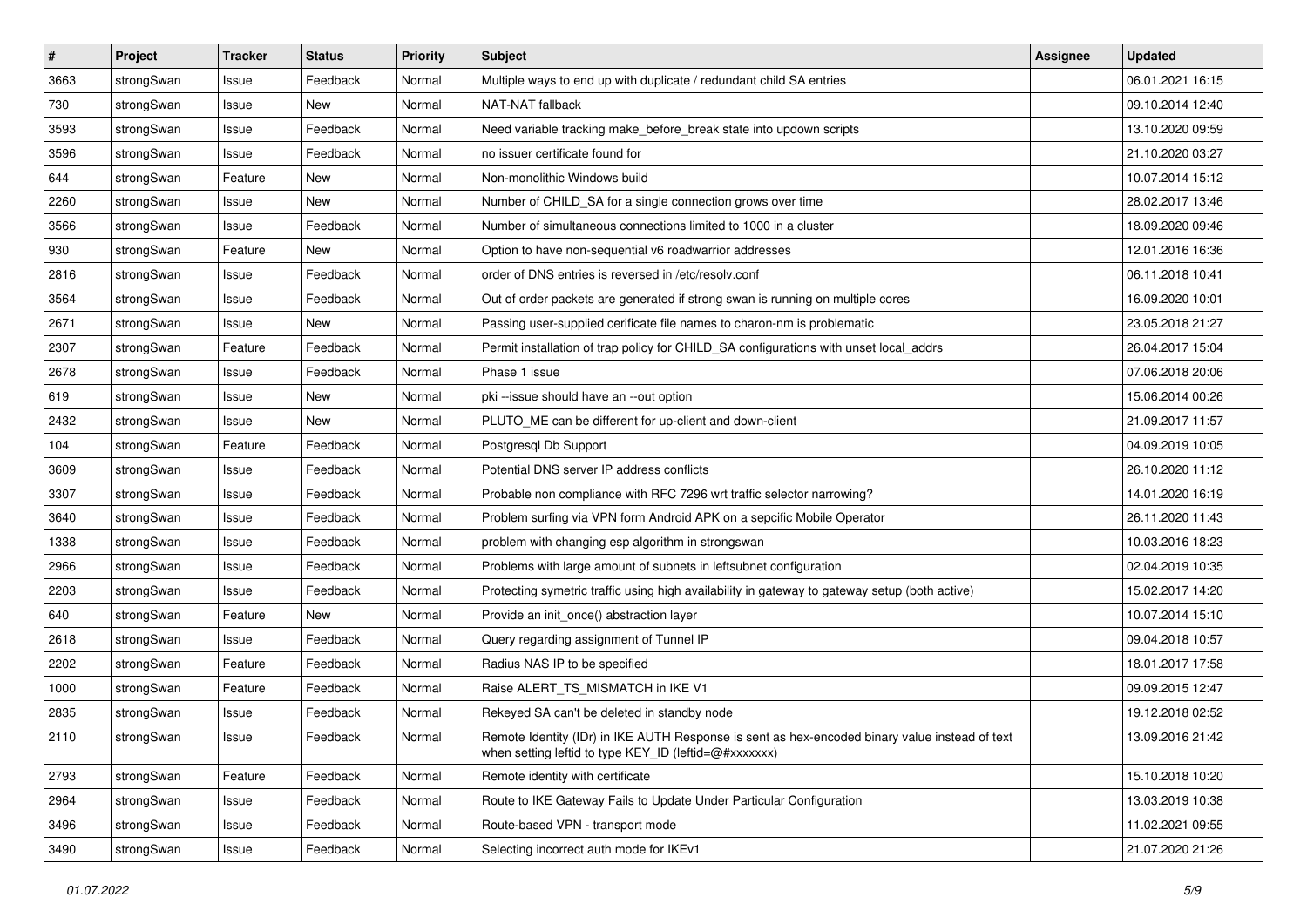| $\sharp$ | Project    | <b>Tracker</b> | <b>Status</b> | <b>Priority</b> | <b>Subject</b>                                                                                              | <b>Assignee</b> | <b>Updated</b>   |
|----------|------------|----------------|---------------|-----------------|-------------------------------------------------------------------------------------------------------------|-----------------|------------------|
| 2750     | strongSwan | Issue          | Feedback      | Normal          | setting WFP SA SPI failed: 0x80320035                                                                       |                 | 27.05.2019 11:59 |
| 3154     | strongSwan | Issue          | Feedback      | Normal          | signature validation failed only with sha2                                                                  |                 | 20.08.2019 11:51 |
| 3686     | strongSwan | Issue          | Feedback      | Normal          | Site to clients IPsec and private IP                                                                        |                 | 04.02.2021 11:11 |
| 3607     | strongSwan | Issue          | Feedback      | Normal          | statusall option reports transport established two or three times per IP at start-up                        |                 | 27.10.2020 16:48 |
| 3298     | strongSwan | Issue          | New           | Normal          | strategies to improve strongswan performance per single SA                                                  |                 | 23.12.2019 14:05 |
| 1068     | strongSwan | <b>Bug</b>     | Feedback      | Normal          | strongswan 5.3.2 and IKEv1 in transport mode causes NO_PROPOSAL_CHOSEN error                                |                 | 26.01.2018 13:30 |
| 3643     | strongSwan | Issue          | Feedback      | Normal          | Strongswan and FRR NHRP                                                                                     |                 | 01.12.2020 10:55 |
| 2691     | strongSwan | Issue          | New           | Normal          | Strongswan and KSOFTIRQ cpu utilization                                                                     |                 | 26.06.2018 14:34 |
| 3162     | strongSwan | Feature        | Feedback      | Normal          | Strongswan Android support for default DNS suffixes (UNITY_DEF_DOMAIN flag)                                 |                 | 29.08.2019 10:29 |
| 3577     | strongSwan | Issue          | Feedback      | Normal          | StrongSwan Connection adding and deleting over network.                                                     |                 | 28.09.2020 15:13 |
| 1253     | strongSwan | Feature        | Feedback      | Normal          | Strongswan doesn't support CA bundles                                                                       |                 | 19.01.2016 11:23 |
| 3687     | strongSwan | Issue          | Feedback      | Normal          | Strongswan ipsec do not forward package to host                                                             |                 | 02.02.2021 14:40 |
| 215      | strongSwan | Feature        | New           | Normal          | strongswan NetworkManager plugin: make the "normal" ipsec configuration usable                              |                 | 12.08.2012 04:47 |
| 3576     | strongSwan | Issue          | Feedback      | Normal          | strongswan on openwrt virtual ip inside ipsec tunnel                                                        |                 | 25.09.2020 17:01 |
| 2726     | strongSwan | Issue          | Feedback      | Normal          | Strongswan selects wrong source IP                                                                          |                 | 23.08.2018 13:38 |
| 3122     | strongSwan | Issue          | Feedback      | Normal          | Strongswan software iterupts                                                                                |                 | 18.07.2019 02:27 |
| 162      | strongSwan | Feature        | Feedback      | Normal          | Submit ClusterIP patches mainline                                                                           |                 | 14.12.2015 20:43 |
| 3651     | strongSwan | Feature        | New           | Normal          | Support for FC-SP-2                                                                                         |                 | 07.01.2021 20:04 |
| 2160     | strongSwan | Issue          | Feedback      | Normal          | support for opportunistic encryption                                                                        |                 | 06.05.2020 10:32 |
| 645      | strongSwan | Feature        | New           | Normal          | Support HeapAlloc() and friends in leak-detective                                                           |                 | 10.07.2014 15:12 |
| 2095     | strongSwan | Feature        | Feedback      | Normal          | Support liveness check in Strongswan                                                                        |                 | 31.05.2017 00:56 |
| 3500     | strongSwan | Issue          | Feedback      | Normal          | swanctl --list-cert not listing all certs                                                                   |                 | 29.06.2020 15:25 |
| 3598     | strongSwan | Issue          | Feedback      | Normal          | swanctl on Windows: Support aborting execution                                                              |                 | 19.10.2020 15:01 |
| 3630     | strongSwan | Issue          | Feedback      | Normal          | The certificate is loaded but not used.                                                                     |                 | 18.11.2020 10:29 |
| 3654     | strongSwan | Issue          | Feedback      | Normal          | The L2tp/ipsec tunnel interface will not be delete when the connect abnormal interrupt.                     |                 | 08.12.2020 12:24 |
| 1276     | strongSwan | Issue          | Feedback      | Normal          | Threading: ext-auth hook blocks any other connection attempt                                                |                 | 27.01.2016 12:28 |
| 3268     | strongSwan | Issue          | Feedback      | Normal          | Traffic disruption -- policy-based VPN to AWS VPN service                                                   |                 | 15.11.2019 16:53 |
| 2446     | strongSwan | Issue          | Feedback      | Normal          | Traffic loss during IKE reauth despite make-before-break enabled                                            |                 | 27.11.2017 17:12 |
| 2958     | strongSwan | Issue          | Feedback      | Normal          | Trap policies with unspecified remote IP covering multiple specific ports constantly produce new<br>IKE_SAs |                 | 11.03.2019 15:03 |
| 3575     | strongSwan | Issue          | Feedback      | Normal          | Tunnel of IPv6 Over IPv4 not accespting Jumbo Packets                                                       |                 | 23.09.2020 16:44 |
| 3592     | strongSwan | Issue          | Feedback      | Normal          | Tunnel reported as established but log show "found encrypted payload, but no transform set"                 |                 | 20.10.2020 10:37 |
| 2668     | strongSwan | Feature        | Feedback      | Normal          | UE shall include the DEVICE_IDENTITY Notify payload                                                         |                 | 22.05.2018 13:48 |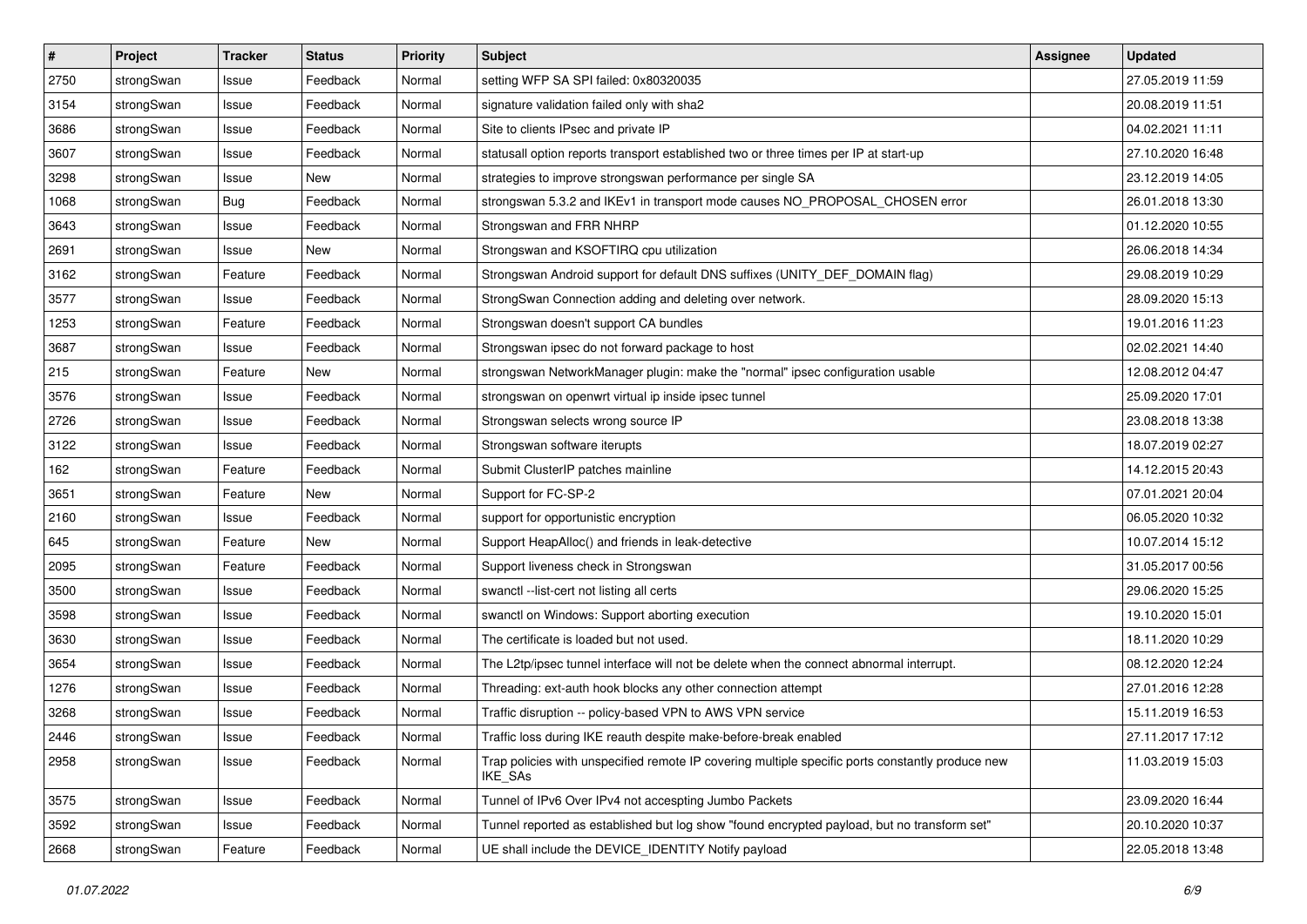| $\sharp$ | Project    | <b>Tracker</b> | <b>Status</b> | <b>Priority</b> | <b>Subject</b>                                                                                               | Assignee                 | <b>Updated</b>   |
|----------|------------|----------------|---------------|-----------------|--------------------------------------------------------------------------------------------------------------|--------------------------|------------------|
| 352      | strongSwan | Issue          | Feedback      | Normal          | unable to allocate SPIs from kernel when running 32 bit binaries on 64 bit Linux                             |                          | 17.04.2018 14:59 |
| 2273     | strongSwan | Bug            | Feedback      | Normal          | Unable to install strongswan client helper on OSX El Capitan                                                 |                          | 10.03.2017 15:34 |
| 3611     | strongSwan | Issue          | Feedback      | Normal          | Unable to Send Traffic Using NAT on EC2 Instance                                                             |                          | 27.10.2020 16:35 |
| 3662     | strongSwan | Issue          | Feedback      | Normal          | unamed session                                                                                               |                          | 04.01.2021 11:32 |
| 3366     | strongSwan | Issue          | Feedback      | Normal          | Uninstall "any" trap policy if start_action=trap with virtual IPs is used                                    |                          | 13.03.2020 14:57 |
| 3326     | strongSwan | Issue          | <b>New</b>    | Normal          | update custom routing table (table 220 by default) with new routes if new networks and routes<br>appear      |                          | 10.02.2020 12:01 |
| 3618     | strongSwan | Issue          | Feedback      | Normal          | Use side-band to configure strongswan's                                                                      |                          | 09.11.2020 10:38 |
| 1334     | strongSwan | Issue          | Feedback      | Normal          | Version 5.3.5, duplicated tunnel aftr IKE_SA rekeyed                                                         |                          | 10.03.2016 11:06 |
| 3285     | strongSwan | Bug            | Feedback      | Normal          | Virtual IPs on FreeBSD cannot set IPv6 addresses                                                             |                          | 02.11.2021 11:04 |
| 3568     | strongSwan | Issue          | Feedback      | Normal          | vpn connection is unstable                                                                                   |                          | 23.09.2020 16:28 |
| 2411     | strongSwan | Issue          | Feedback      | Normal          | VPN server name resolution is done via overlay DNS server upon IKE disconnect                                |                          | 22.08.2017 10:42 |
| 3588     | strongSwan | Issue          | Feedback      | Normal          | VPN setup over 4G                                                                                            |                          | 08.10.2020 14:13 |
| 3536     | strongSwan | Issue          | Feedback      | Normal          | When Create multiple tunnels restart ipsec service will establish fail.                                      |                          | 03.09.2020 13:58 |
| 3400     | strongSwan | Issue          | Feedback      | Normal          | Windows 10 IKEv2 rekeying fails                                                                              |                          | 16.04.2020 17:08 |
| 3072     | strongSwan | Issue          | Feedback      | Normal          | Windows 10: setting WFP SA SPI fails with error 0x80320014                                                   |                          | 29.05.2019 14:34 |
| 3671     | strongSwan | Issue          | Feedback      | Normal          | Windows client failed with 13843 against Strongswan via SQL backend                                          |                          | 13.01.2021 14:43 |
| 642      | strongSwan | Feature        | New           | Normal          | Windows Named Pipe stream and service                                                                        |                          | 10.07.2014 15:11 |
| 628      | strongSwan | Issue          | New           | Normal          | Windows Phone 8.1 - Certificate Pattern Matching                                                             |                          | 30.06.2014 14:06 |
| 3616     | strongSwan | Issue          | Feedback      | Normal          | With Strongswan 5.7.2, unique=never not allowing multiple clients to establish tunnels with same<br>identity |                          | 05.11.2020 12:32 |
| 1271     | strongSwan | Issue          | <b>New</b>    | Normal          | X.509 UTF-8 support                                                                                          |                          | 17.01.2016 14:39 |
| 542      | strongSwan | Issue          | Feedback      | Normal          | Nesting tunnels                                                                                              | Andreas<br>Steffen       | 07.03.2014 09:22 |
| 404      | strongSwan | Issue          | Feedback      | Normal          | TNC: Update HowTos and implement some compilation flag checking                                              | Andreas<br>Steffen       | 10.09.2013 13:58 |
| 2493     | strongSwan | Issue          | Feedback      | Normal          | Pkcs11 Plugin Returns w/Bogus Return Code                                                                    | Jordan Hrycaj            | 12.12.2017 15:58 |
| 2494     | strongSwan | Issue          | Feedback      | Normal          | Problems With 64bit Slot IDs With Pkcs11 Plugin                                                              | Jordan Hrycaj            | 12.12.2017 16:03 |
| 960      | strongSwan | Feature        | Feedback      | Normal          | Raise ALERT_PROPOSAL_MISMATCH_IKE in IKE V1                                                                  | Martin Willi             | 30.08.2017 09:05 |
| 129      | strongSwan | Feature        | Assigned      | Normal          | Relations between ike/child/peer cfg                                                                         | Martin Willi             | 06.02.2012 10:50 |
| 456      | strongSwan | <b>Bug</b>     | Feedback      | Normal          | StrongSwan client for OS X crashes                                                                           | Martin Willi             | 21.03.2014 12:16 |
| 1165     | strongSwan | Issue          | New           | Normal          | StrongSwan Virtual Ip problem                                                                                | Martin Willi             | 19.10.2015 23:59 |
| 3606     | strongSwan | Issue          | Feedback      | Normal          | Using ipsec tunnel from "foreign" subnet                                                                     | Noel Kuntze              | 26.10.2020 12:23 |
| 420      | strongSwan | Feature        | Feedback      | Normal          | Add more of the verbs that were supported by pluto to the updown plugin                                      | Tobias<br><b>Brunner</b> | 11.10.2013 07:56 |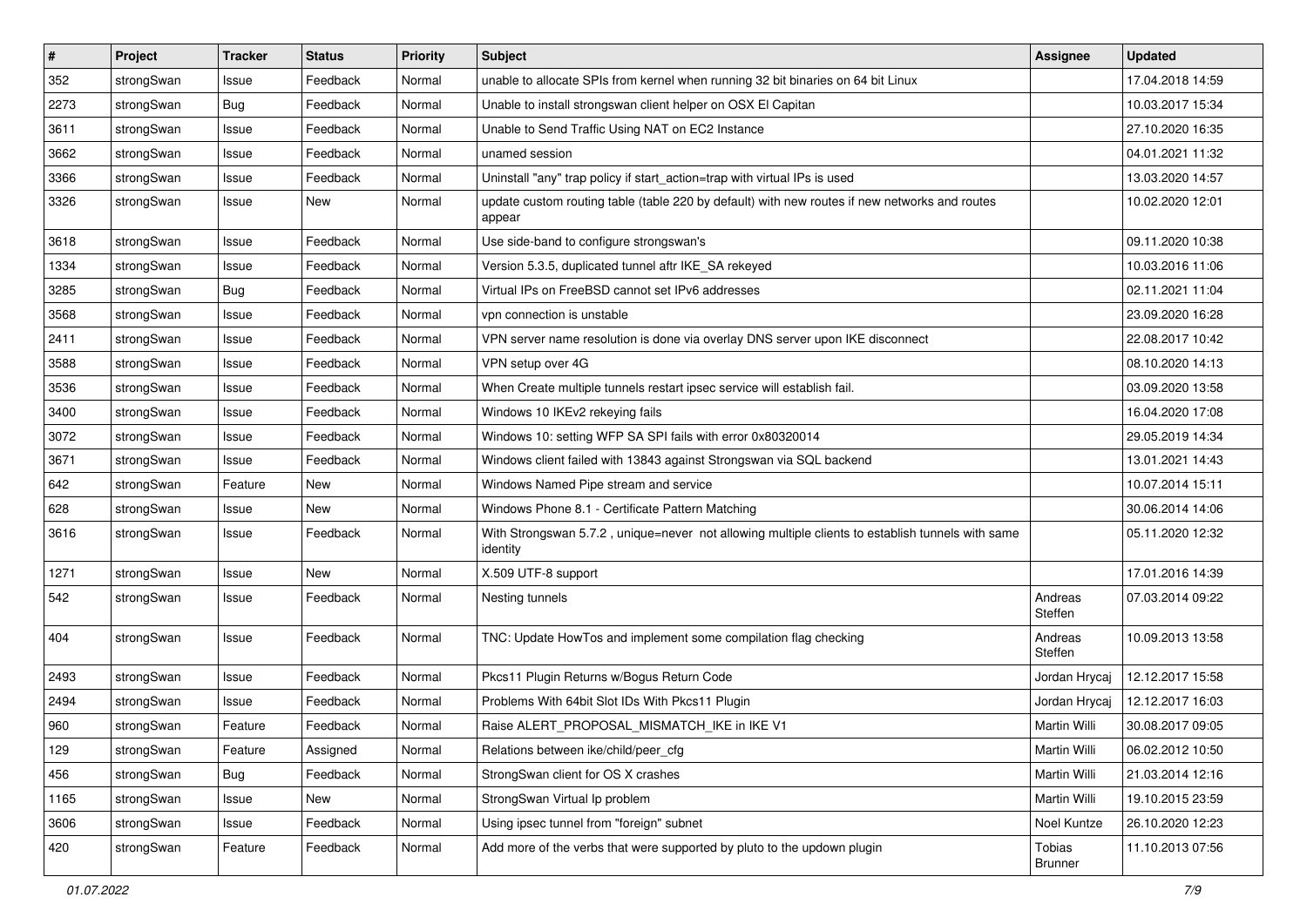| #    | Project    | <b>Tracker</b> | <b>Status</b> | <b>Priority</b> | Subject                                                                             | Assignee                        | <b>Updated</b>   |
|------|------------|----------------|---------------|-----------------|-------------------------------------------------------------------------------------|---------------------------------|------------------|
| 3341 | strongSwan | <b>Bug</b>     | Feedback      | Normal          | Application Icon missing on firestick 4K                                            | Tobias<br><b>Brunner</b>        | 20.02.2020 09:31 |
| 243  | strongSwan | Feature        | Feedback      | Normal          | Configure routing table in peer                                                     | <b>Tobias</b><br><b>Brunner</b> | 23.05.2013 20:03 |
| 3668 | strongSwan | Issue          | Feedback      | Normal          | Configuring the strongSwan Helm chart on openshift                                  | <b>Tobias</b><br><b>Brunner</b> | 07.01.2021 16:33 |
| 3594 | strongSwan | Issue          | Feedback      | Normal          | How to see the traffic at ESP in UDP SPIs and forwarding rule                       | <b>Tobias</b><br><b>Brunner</b> | 15.10.2020 13:57 |
| 3680 | strongSwan | Issue          | Feedback      | Normal          | How to unload a paritcular certificate from strongswan.                             | Tobias<br><b>Brunner</b>        | 27.01.2021 09:28 |
| 3673 | strongSwan | Issue          | Feedback      | Normal          | IKEv2/IPSec MSCHAPv2 fails on Android 11 (API 30).                                  | <b>Tobias</b><br><b>Brunner</b> | 17.01.2021 07:25 |
| 3291 | strongSwan | Issue          | Feedback      | Normal          | IPSec IKEv2 Client to VPN service 2                                                 | <b>Tobias</b><br><b>Brunner</b> | 16.08.2020 12:58 |
| 3620 | strongSwan | Issue          | Feedback      | Normal          | L2TP/IPSEC ipsec.conf setting                                                       | <b>Tobias</b><br><b>Brunner</b> | 12.11.2020 10:14 |
| 359  | strongSwan | Issue          | Feedback      | Normal          | <b>Mediation Server Connection</b>                                                  | <b>Tobias</b><br><b>Brunner</b> | 16.07.2013 16:25 |
| 552  | strongSwan | Issue          | Feedback      | Normal          | move pki tool to ipsecdir                                                           | Tobias<br><b>Brunner</b>        | 14.04.2014 13:52 |
| 482  | strongSwan | Issue          | Feedback      | Normal          | NAT-NAT connection                                                                  | <b>Tobias</b><br><b>Brunner</b> | 09.10.2014 12:37 |
| 302  | strongSwan | <b>Bug</b>     | Feedback      | Normal          | No matching outbound IPsec policy                                                   | Tobias<br><b>Brunner</b>        | 01.03.2013 12:19 |
| 309  | strongSwan | Feature        | Feedback      | Normal          | Problem with Network Aliases for charon.interfaces_ignore and charon.interfaces_use | <b>Tobias</b><br><b>Brunner</b> | 21.03.2013 19:32 |
| 3560 | strongSwan | Issue          | Feedback      | Normal          | PSK tunnel working - Cert fails with fragmention errors                             | <b>Tobias</b><br><b>Brunner</b> | 11.09.2020 14:15 |
| 3584 | strongSwan | Issue          | Feedback      | Normal          | Separate ipsec.conf file per conn and separate ipsec.secrets file per conn          | Tobias<br><b>Brunner</b>        | 30.09.2020 17:06 |
| 462  | strongSwan | Issue          | Feedback      | Normal          | strongswan android app can not use on android 4.4 OS                                | <b>Tobias</b><br><b>Brunner</b> | 06.01.2014 13:07 |
| 173  | strongSwan | Feature        | Assigned      | Normal          | Support for IP address ranges in traffic selectors                                  | <b>Tobias</b><br><b>Brunner</b> | 14.06.2012 11:31 |
| 268  | strongSwan | Feature        | Feedback      | Normal          | support for ssh keypairs in strongswan network-manager plugin                       | <b>Tobias</b><br><b>Brunner</b> | 19.02.2014 15:13 |
| 2189 | strongSwan | Feature        | Assigned      | Normal          | Support RFC 8229: TCP Encapsulation of IKE and IPsec Packets                        | <b>Tobias</b><br><b>Brunner</b> | 05.06.2020 19:48 |
| 693  | strongSwan | Feature        | Feedback      | Normal          | Time policy for roadwarrior                                                         | <b>Tobias</b><br><b>Brunner</b> | 02.09.2014 11:06 |